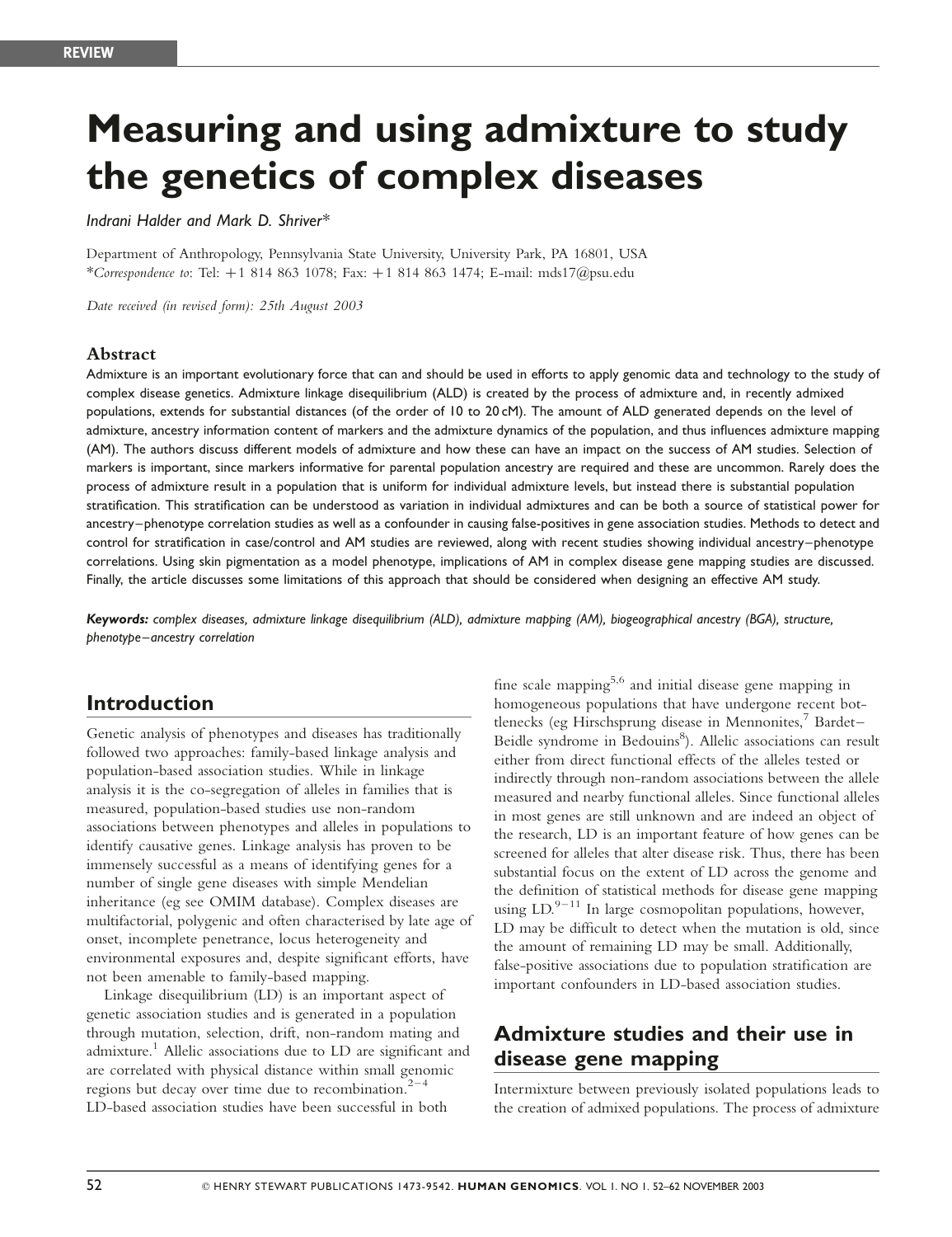itself creates LD between all loci, linked and unlinked, that have different allele frequencies in the parental populations. The magnitude of admixture linkage disequilibrium (ALD) in an admixed population depends on the allele frequency differential between the parental populations, the level of admixture, the admixture dynamics, the time since admixture and the recombination rate between the loci.<sup>12</sup> While ALD between unlinked markers decays rapidly (within two to four generations), ALD between linked markers decays more slowly. The exponential decrease in ALD with genetic distance facilitates the differentiation of ALD that is high between markers that are close together and genetically linked, from ALD generated at unlinked loci. Thus, if the parental populations differ in a trait or disease due to different frequencies of risk alleles, it should be possible to identify the loci containing these alleles using admixture mapping  $(AM)^{12-14}$ 

Many US residents can trace their genetic ancestry to more than one continent. The European colonial period that started in the late 1400s brought together in the New World populations that had been geographically isolated, namely, Europeans, West Africans and Native Americans. Given the recent and common origin of all human populations, this admixture had only a small average effect on the gene pools of these new populations. In other words, for most genomic regions, the pre-colonial (or parental) populations had similar allele frequencies and, at these, admixture was of little consequence. At some other loci, however, there had been some change in allele frequency in the time since the separation of parental populations and it is at these loci where admixture has had an important effect. Since populations like African Americans, African Caribbeans and Mexican Americans were formed in the recent past, allelic associations in these populations that were created by admixture extend over large distances. Admixed populations represent a useful resource for mapping complex-disease genes by using this long-range  $ALD<sub>1</sub><sup>12</sup>$  which requires fewer markers to screen the genome than other populations or approaches. Understanding the genetic consequences of admixture is important because it can be both a confounding factor and a source of statistical power in gene identification studies.

Two models of admixture dynamics have been described to represent the extremes of the process by which an admixed population is formed: the continuous gene flow (CGF) model and the hybrid isolation (HI) model.<sup>15,16</sup> In the HI model, admixture occurs immediately in a single generation without further contribution from either parental population, hence, ALD is generated in a single generation and gradually decays in successive generations through independent assortment and recombination between loci. Few false-positive results are thus expected in an association study under the HI model. Alternatively, the CGF model represents a situation where admixture occurs at a steady rate in each generation, with contributions from one (or all) of the parental populations into the admixed population. ALD under the CGF model increases in each generation, since new admixture is constantly occurring. A point will be reached, however (when the admixture proportion  $= 0.5$ ), where continued admixture will actually decrease the ALD, since added gene flow will result in the conversion of the admixed population into the introgressing parental population. Figure 1 shows the amount of ALD expected under these two models for linked and unlinked loci. For both models, association between markers is inversely correlated with the genetic distance between them. Simulation studies have shown that populations that have a demographic history more consistent with the CGF model of admixture retain ALD over larger chromosomal regions and show significant associations between unlinked marker loci.<sup>15</sup> While associations between unlinked markers could potentially lead to false-positives, conditioning upon parental admixture allows the distinction between associations arising due to true linkage and those due to CGF stratification to be made, thereby providing greater power for detecting ALD over larger chromosomal distances.<sup>15</sup>

There are several ways in which admixture can be an important resource in the elucidation of genetic factors that contribute to the risk of common disease. Common diseases often have environmental components to their risk, and the clinical phenotype results from currently unknown interactions between environmental factors and underlying genotypes. Decomposing the sources of variation is thus important in order accurately to understand the aetiology of the trait. It is possible to distinguish between the genetic and environmental explanations for ethnic differences in disease risk (and investigating the mode of inheritance), by studying the relationship of disease risk to individual admixture.<sup>14,17-19</sup> For example, recent studies have demonstrated a strong relationship between proportional West African ancestry and the risk of systemic lupus erythematosus in admixed populations in Trinidad.<sup>18</sup> Several common diseases (eg hypertension, diabetes, obesity, prostate cancer and osteoporosis) have differences in risk among population groups (see Table 1). In situations where these differences have a genetic basis, genes underlying these differences can be identified by testing for locus ancestry by conditioning on parental admixture. As detailed by Shriver et al., this approach has a greater statistical power than family linkage studies for mapping polygenic traits.<sup>14</sup> Estimates of biogeographical ancestry (BGA), the proportional ancestry levels of an individual, can be used in conjunction with measured environmental effects for investigating the roles of environmental and inherited risks underlying complex traits.<sup>18–20</sup> It is important to recognise that associations between individual admixture and disease risk might reflect correlations between BGA and socio-cultural variables and exposures. For example, hypothetically, if BGA and years of education were to be correlated, hypertension might be correlated with BGA, even though the causal risk factor was years of education or vice versa.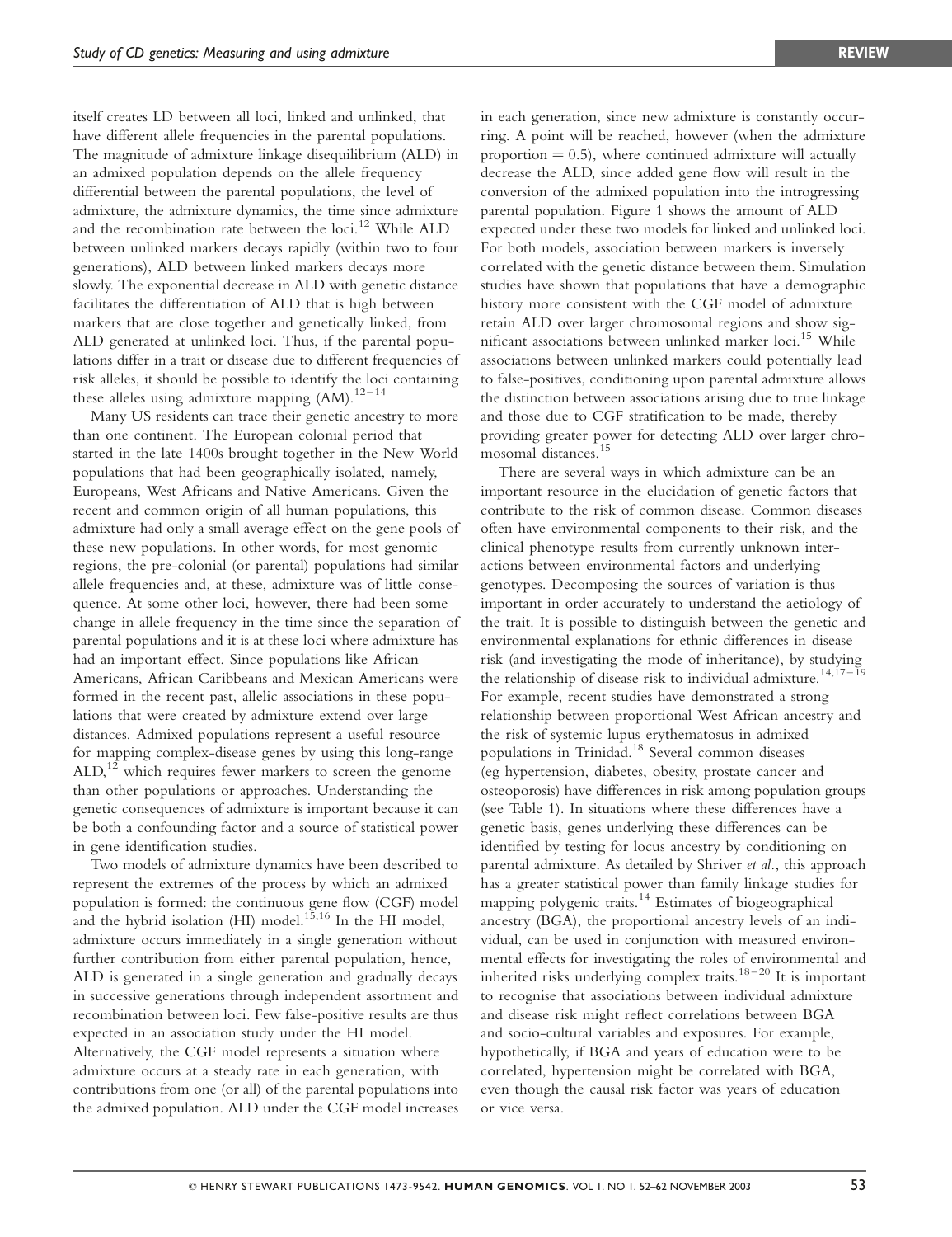

Figure 1. The amount of admixture linkage disequilibrium (ALD) expected under the continuous gene flow (CGF) and hybrid isolation (HI) models of admixture for unlinked loci and loci linked at 5 cM. The results shown are for two loci with  $\delta = 0.54$  and 0.49, and with 50 per cent admixture in the first generation for the HI model and 1.9 per cent admixture for 36 generations under the CGF model (equivalent to 50 per cent total). ALD under the HI model decreases for both linked and unlinked loci, whereas ALD under the CGF model for both linked and unlinked loci increases initially and then decreases (adapted from Pfaff et al.,  $2001^{15}$ )

#### Marker choice for admixture mapping

Admixture-based methods rely on using suitable markers and estimates of allele frequencies from appropriately identified parental populations. Since ALD is fairly new and extends over larger distances, fewer markers are required for AM studies. Markers informative for ancestry have been used in several contexts and have been referred to as 'ideal, $2^{21}$  'private' $2^{22}$  and 'unique'.<sup>23</sup> Informativeness of such markers can be measured as the allele frequency differential  $(\delta)$ , which is the absolute value of the difference of a particular allele between populations.12,24 Microsatellites and insertion/deletion polymorphisms with  $\delta$  > 0.3 were recently called 'ethnic-difference markers'  $(DMs)^{25}$  suitable for mapping by admixture linkage disequilibrium (MALD). Additionally, markers with high  $\delta$ and very high log likelihood allelic ratio (LLAR) between populations have been designated 'population specific alleles'  $(PSAs)<sup>26</sup>$  This report followed from earlier work where markers with large allele frequency difference were identified to be appropriate for admixture studies,  $27,28$  and most ( $>95$ ) per cent) of the arbitrarily identified biallelic markers had  $\delta$  < 50 per cent.<sup>24</sup> Thus, the authors proposed that ideal PSAs should have  $\delta$  > 50 per cent and also indicated that for multiallelic loci, a composite  $\delta$  could be estimated as one half the summation of the absolute value of allelic frequency differences for all alleles at that locus.<sup>26</sup> It has also been shown that markers with lower  $\delta$  values, of approximately 30 per cent, can provide up to 80 per cent power for detecting associations at distances of 5 cM with a large enough sample size  $(N = 1,000).^{15}$ 

Pfaff et al.,<sup>15</sup> suggested referring to markers suitable for admixture studies as 'ancestry informative markers' (AIMs), given that the central feature of these markers is the ancestry information content  $(f)$ .<sup>29</sup> The present authors agree that the term AIM more accurately describes these markers and does so using language that is less likely to be misunderstood and misinterpreted.<sup>14,17,28</sup> Marker information content 'f' denotes the locus-specific  $F_{st}$  and is a value representative of the differentiation between two populations at a single locus. This is equivalent to Wahlund's standardised variance for allele frequency. Simulation studies for estimating the information content of markers with varying levels of f have shown that for 1,000 markers with average information content for ancestry at 40 per cent between two ancestral subpopulations, approximately 80 per cent of the information about ancestry can be extracted from an initial genome screen.<sup>13,29</sup> After initial identification of regions showing admixture, more markers can be typed in these regions to increase extraction of information to nearly 100 per cent.

It is well established, however, that only 5–15 per cent of the total genetic variation results from differences among human populations.<sup>30–32</sup> Moreover, most alleles are shared between populations, and alleles common in one population are also common in other populations. Thus, most genetic markers are unaffected by admixture and it is imperative to choose markers that show high levels of  $\delta$  (and f) between the parental populations. Recent studies by several groups have focused on identifying panels of markers suitable for admixture studies. One notable study screened 744 microsatellite markers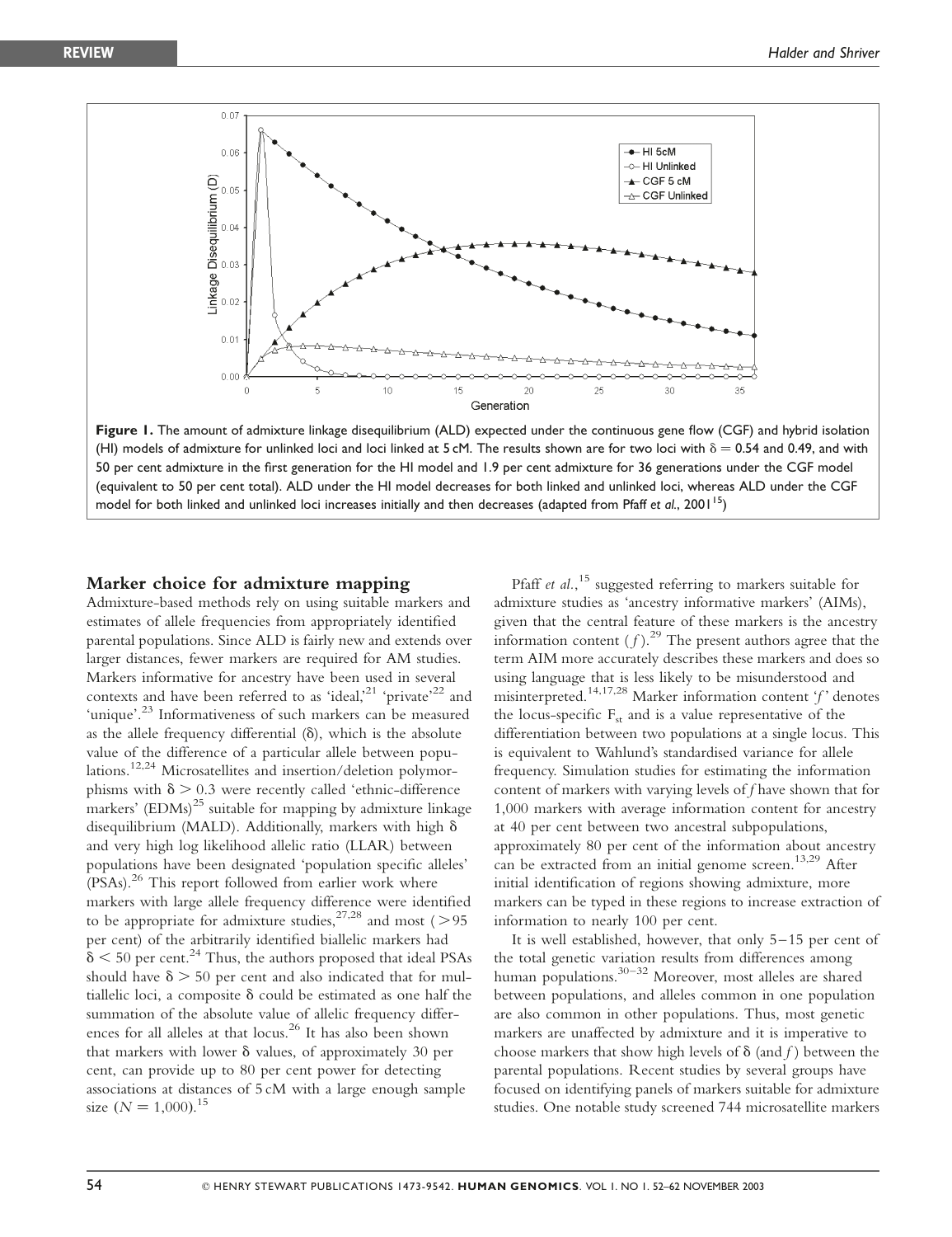| <b>Disease</b>                                          | <b>High-risk</b><br>groups                                                                                                           | Low-risk<br>groups                                                                                 | <b>Relative</b><br>risk ratio | <b>Reference(s)</b>                  |
|---------------------------------------------------------|--------------------------------------------------------------------------------------------------------------------------------------|----------------------------------------------------------------------------------------------------|-------------------------------|--------------------------------------|
| Obesity                                                 | African women<br><b>Native Americans</b><br>South Asians (central adiposity,)<br>Pacific Islanders, Aboriginal<br><b>Australians</b> | Europeans                                                                                          | 2:4                           | [64, 65]                             |
| Non-insulin dependent<br>diabetes (NIDDM)               | South Asians, West Africans,<br>Peninsular Arabs, Pacific Islanders<br>and Native Americans                                          | Europeans                                                                                          | 4:7                           | [66, 67]                             |
| Hypertension                                            | African Americans, West Africans                                                                                                     | Europeans                                                                                          | 2:3                           | [68, 69]                             |
| Coronary heart disease                                  | South Asians                                                                                                                         | West African men                                                                                   | 2:4                           | [70, 71]                             |
| End-stage renal disease                                 | Native Americans and African<br>populations                                                                                          | Europeans                                                                                          | N/A                           | $[72]$                               |
| Dementia                                                | Europeans                                                                                                                            | African Americans.<br>Hispanic Americans                                                           | N/A                           | $[73]$                               |
| Autoimmune diseases:<br>Systemic lupus<br>erythematosus | <b>West Africans</b><br><b>Native Americans</b>                                                                                      | Europeans<br>Europeans                                                                             | N/A                           | $[55]$                               |
| Skin cancer<br>Lung cancer<br>Prostate cancer           | Europeans<br><b>Africans</b><br>Africans and African Americans                                                                       | European Americans,<br>Chinese, Japanese                                                           | N/A                           | $[74]$<br>$[75]$<br>$[76]$<br>$[77]$ |
| Multiple sclerosis                                      | Europeans                                                                                                                            | Chinese, Japanese, African Americans,<br>Turkmens, Uzbeks, Native Siberians,<br>New Zealand Maoris | N/A                           | [78]                                 |
| Osteoporosis                                            | European Americans                                                                                                                   | African Americans                                                                                  | N/A                           | $[79]$                               |

Table 1. Diseases with possible genetic components based on ethnic differences in disease rates and hence amenable to admixture mapping

 $N/A =$  not available.

for composite  $\delta$  values and LLAR in four different populations and identified a genome spanning set of 315 markers (average spacing 10 cM,  $\delta \ge 0.3$ ) for mapping in African Americans and 214 markers (average spacing of 16 cM,  $\delta \ge 0.25$ ) for mapping in Hispanics.<sup>33</sup> A DNA pooling method was used to identify 151 AIMs (microsatellites and short insertion/deletion polymorphisms), with  $\delta$  > 0.3 for mapping in Mexican American populations to distinguish between European-American and Native-American contributions.<sup>25</sup> Ninety-seven AIMs were identified for mapping in African-American populations<sup>25</sup> that show limited variation within Africa.<sup>34</sup> The authors' group has reported AIMs over the past few years.<sup>14,17,26,35,36</sup> Additional resources are available for obtaining marker frequency, and genotype and haplotype information, from The SNP Consortium (TSC; http://snp.cshl.org), the National Center for Biotechnology Information's 'dbSNP' website

(http://www.ncbi.nlm.nih.gov/SNP), the Marshfield Database (http://research.marshfieldclinic.org/genetics/ Default.htm) and the ongoing HapMap project.

### Admixed populations and admixture proportions

Since the amount of ALD created is proportional to the level of admixture in a population, it is important briefly to review studies on admixture levels across populations. Those populations that are likely to be useful for admixture studies include African Americans, Mexican Americans, Cubans and Puerto Ricans in the USA, African Caribbeans, various Latin American populations, various groups in Central and South America and the Caribbean islands, Anglo Indians in India and 'coloured' populations of South Africa. Various statistical approaches have been used to estimate admixture proportions in these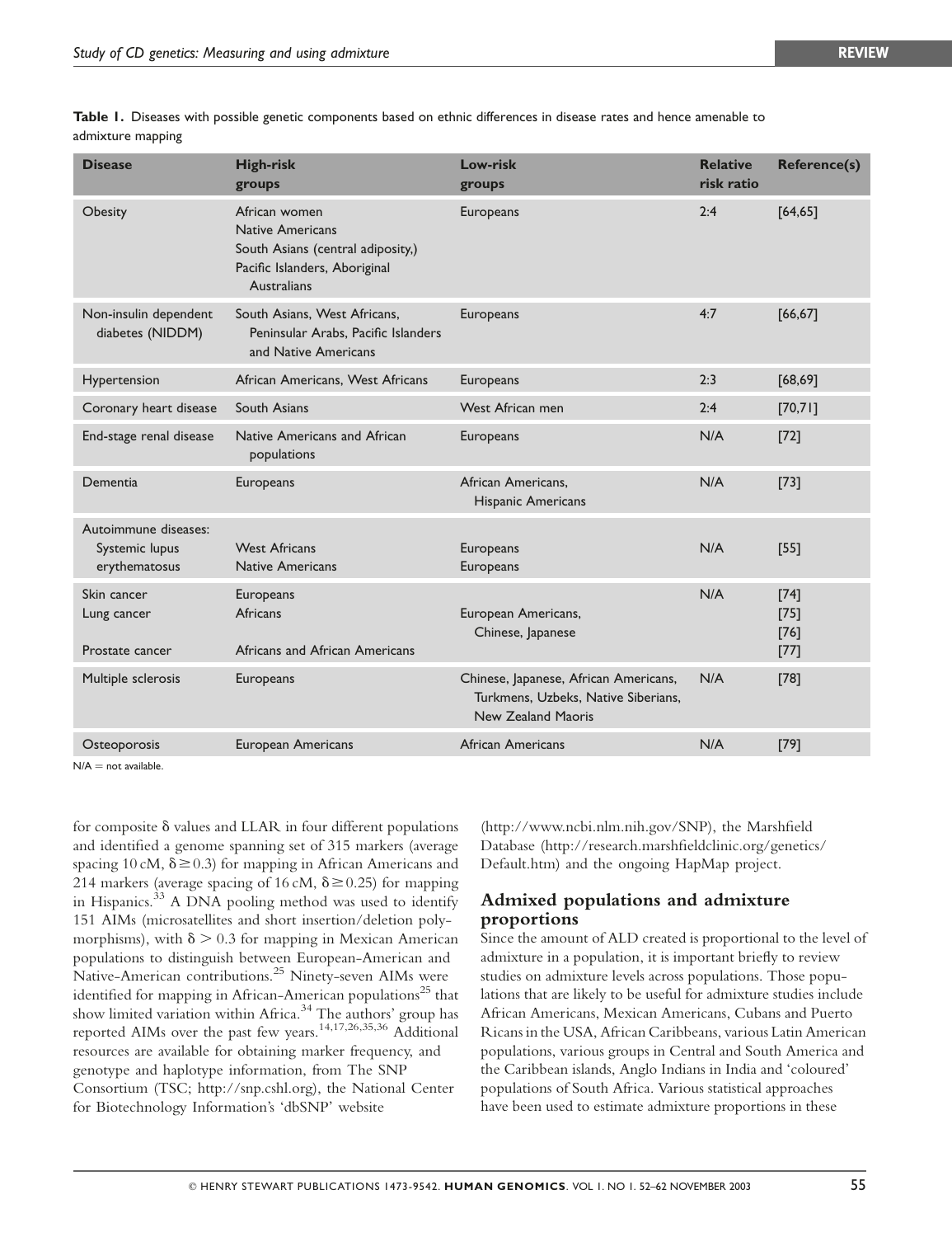populations and have been reviewed in detail elsewhere.<sup>37</sup> These include a least squares method, a weighted least squares method<sup>16,38,39</sup> and likelihood methods.<sup>38,40</sup> A recent review of admixture studies and admixture proportions of various Latin American populations is provided by Sans.<sup>41</sup>. African Americans are a well-studied group with substantial European and West African contributions and a smaller Native American contribution.27,35,42,43 A survey of current literature indicates that European admixture ranges from 3.5 per cent in the Gullah Sea Islanders of South Carolina,<sup>35</sup> to 28 per cent in New Orleans.<sup>35</sup> Admixture estimates in African-American populations can be highly variable across the USA, which is likely to reflect local variation in the demographic histories and social norms.

US Hispanics form a complex socio-political conglomerate including Puerto Ricans, Cubans, Spanish Americans, Mexican Americans. Various groups from Central and South America can also be studied using ancestry AM. The proportional contributions from parental Europeans are estimated to be the largest, followed by a substantial Native American ancestry and varying amounts of West African ancestry.16,17,44 In a sample of Mexican Americans from Arizona, the admixture estimates obtained using a weighted least squares method showed 29  $\pm$  4 per cent Native American, 68  $\pm$  5 per cent European and  $3 \pm 2$  per cent West African contribution.<sup>16</sup> A recent study reports the following estimates for a Hispanic population from the San Luis Valley, Colorado: 62.7  $\pm$  2.1 per cent European, 34.1  $\pm$  1.9 per cent Native American,  $3.2 \pm 1.5$  per cent West African.<sup>17</sup> In Puerto Ricans from New York City, the estimates obtained were 53.3  $\pm$  2.8 per cent European, 29.1  $\pm$  2.3 per cent West African, 17.6  $\pm$  2.4 per cent Native American.<sup>17</sup> In a separate Mexican-American population sample from California, European ancestry was estimated to be 60 per cent and Native American contribution was estimated at 40 per cent.<sup>25</sup> As with African-American populations, there is substantial variation across populations. From these results, it is evident that, when studying any new admixed population sample, it is important to accurately determine the proportional contributions and not to rely on previously obtained estimates from a similar population. Additionally, it is instructive to have information on the levels of stratification related to admixture that are present in the population under consideration.<sup>15</sup>

#### Ancestry–phenotype correlations; phenotype and complex disease gene mapping

Traits and diseases more prevalent in one population than in others are amenable to admixture analysis and some examples are listed in Table 1. Most of the diseases shown in this Table have a complex aetiology affected by multiple genes and environmental factors. Earlier studies<sup>45,46</sup> focused on admixed populations as units of analysis in exploring relationships between ancestry and phenotypes.<sup>12</sup> These authors showed

that non-insulin-dependent (Type 2) diabetes mellitus prevalence is correlated with admixture proportions among a selection of populations with varying levels of Native American ancestry. Data like these provide compelling evidence for frequency differences in risk modifying alleles, but such data have not been collected for many diseases. Another related approach is to test for individual admixture–phenotype correlations within an admixed population. Correlations between ancestry and phenotypes have been detected and reported by various authors.<sup>14,17–19,44,45,47</sup>

A prerequisite for testing ancestry/phenotype correlations is the presence of stratification related to admixture, which will be evident in variation in individual ancestry levels. Figure 2 shows the distribution of BGA estimates from three examples of Hispanic population samples, Puerto Ricans from New York, Mexicans from Tlapa, Mexico and Hispanics from the San Luis Valley, Colorado.<sup>17</sup> Substantial variation is observed in all three samples. With the San Luis Valley group, more variability is observed on the European–Native American axis, while the New York group is more variable on the European–West African axis. Following the argument of Chakraborty and Weiss, <sup>48</sup> admixture proportions should be correlated with diseases/traits that differ in populations due to underlying genetic differences. In each of these population samples, strong positive correlation was observed between individual ancestry and skin pigmentation measured as melanin index 'M' or lightness index 'L' (Figures 3A, 3B and 3C). A significant negative correlation was also observed between the proportion of West African ancestry and bone mineral density (BMD) in the Puerto Rican sample.<sup>17</sup> Proportion West African ancestry and skin pigmentation (measured as melanin index) in individuals is also correlated in African Americans from Washington DC and African Caribbeans from the UK, but not in European Americans from State College, Pennsylvania (Figure 4).<sup>14</sup> Recently, correlations have been observed between proportion West African ancestry and lower insulin sensitivity, higher fasting insulin and acute insulin response to glucose in a combined sample of African-American and European-American children.<sup>20</sup> In a separate sample of African-American females, West African admixture is associated with body mass index, fat mass, fat-free mass and  $BMD<sup>19</sup>$  It is important to keep in mind that ancestry–phenotype correlations are dependent on both the existence of functional alleles at different frequencies in parental populations, and significant stratification related to admixture. Although most admixed populations tested to date are structured, there is variation in the amount of stratification present, and this structure should be tested for explicitly when investigating a new population.15,42,49

#### Methods developed for admixture analyses/study design

Theoretical and experimental studies have explored the parameters that characterise and affect admixture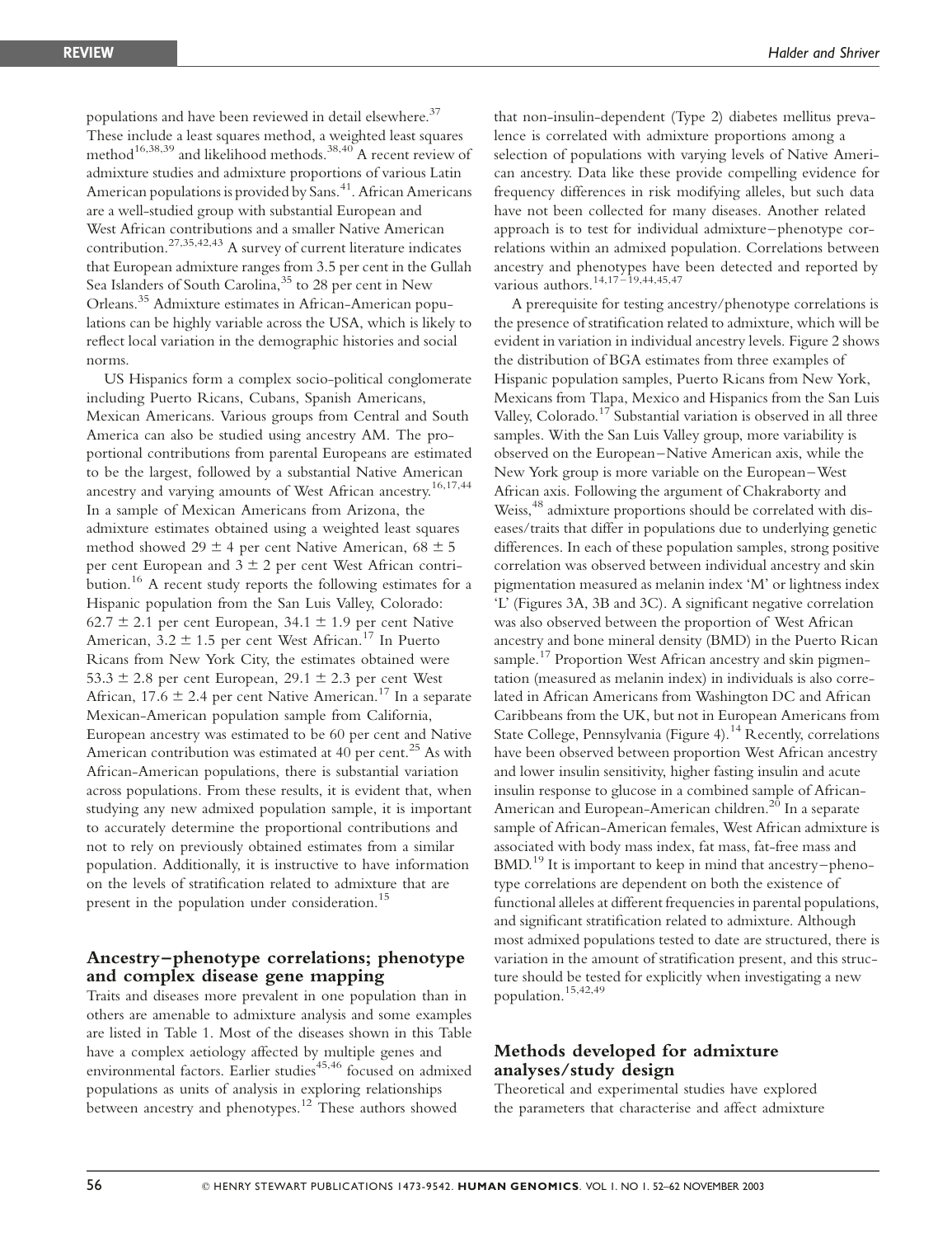

which for this plot are Europeans, West Africans and Native Americans. The three populations shown are Hispanics from the San Luis Valley (blank circles), Puerto Ricans from New York City (grey diamonds) and Mexicans from Tlapa, Mexico (grey triangles) (adapted from Bonilla, 2003<sup>17</sup>)

studies.15,24,28,35,42,50,51 The acronym MALD was proposed<sup>28,50</sup> to designate the mapping method proposed originally by Chakraborty and Weiss, which exploited the long range allelic associations created through ALD.<sup>12</sup> Parameters critical for MALD include the genetic distance between markers and disease locus  $(\theta)$ ; number of generations since admixture  $(t)$ ; proportion of admixture  $(m)$  from one parental population; the allele frequency differential  $(\delta)$  between parental populations; and sample size  $(N)$ .<sup>12,28,52</sup> Simulation studies suggest that sample sizes of 200–300 patients, typed for 200–300 evenly spaced markers, each having allele frequency differentials  $> 0.3$ , have a  $> 95$  per cent chance of locating the causative gene, when there has been no new admixture from the parental population in the last four generations and no other sources of population structure or sample heterogeneity.<sup>28,50</sup>

Other approaches proposed for using admixture include a method based on the transmission disequilibrium test  $(TDT)^{53}$ 

that assesses excess transmission of alleles derived from high-risk ancestors to affected offspring of parents who are heterozygous at the marker locus, containing one allele from each of two ancestral populations.<sup>52</sup> A second TDT-based likelihood approach was developed that compared the transmission of haplotypes with non-transmission in affected offspring in an admixed population following a multipoint method. It obtained a likelihood statistic to determine the significance of various models under different scenarios.<sup>54</sup>

One fundamental limitation of MALD as initially described and in its early extensions, is the effects of stratification on causing false-positive association.12,24,28 The TDT is one means of correcting for this stratification. Another is by conditioning on parental admixture.<sup>29</sup> Marker data at all loci are combined to estimate ancestry of alleles at each locus. When allelic ancestry at marker loci is known, this approach is analogous to a linkage analysis, hence the term AM is more appropriate than MALD for describing this method and to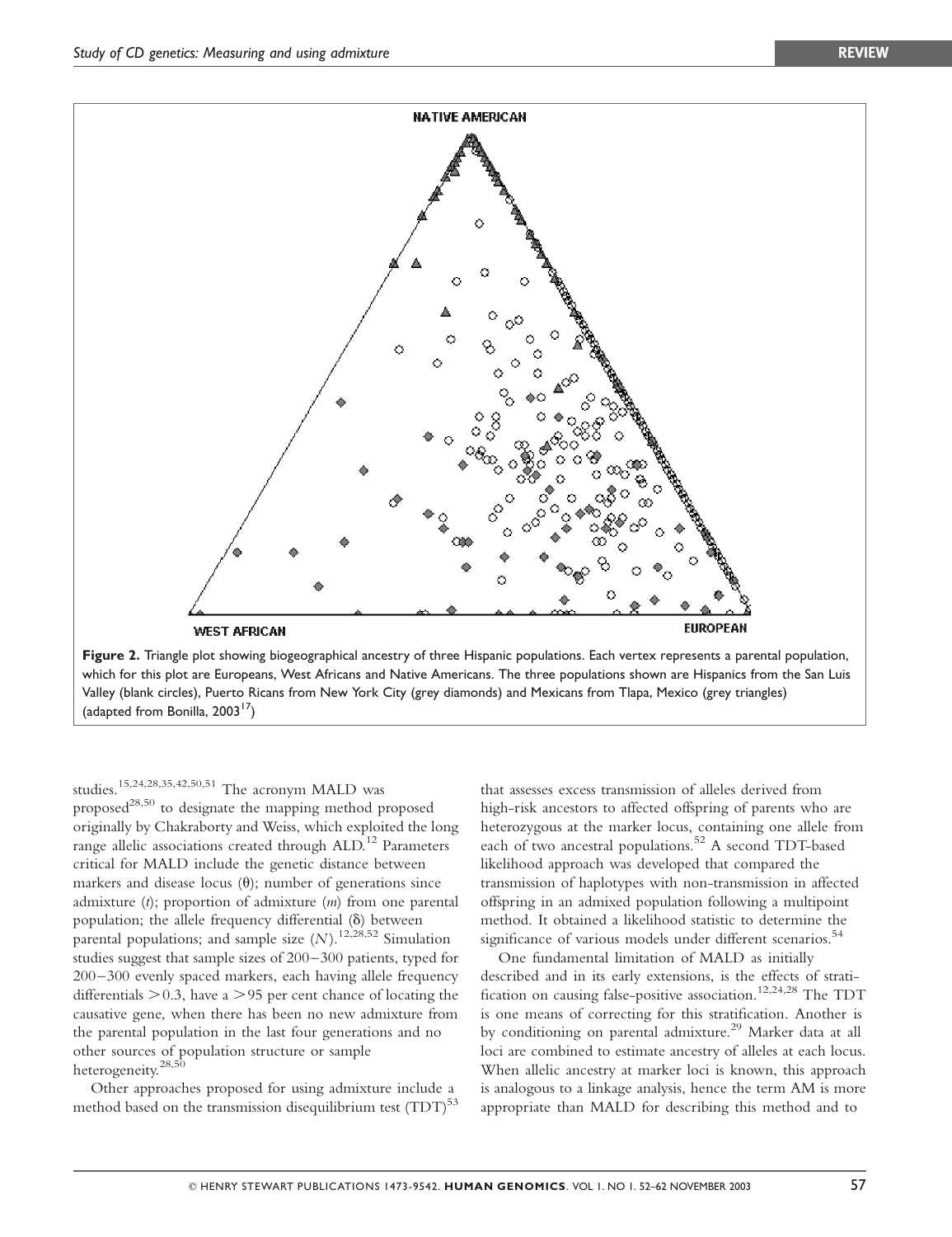$\overline{\mathbf{Y}}$ 



Figure 3. The relationship between proportional ancestry and skin pigmentation in three Hispanic populations. For all populations, proportional ancestry was estimated using the maximum likelihood (ML) method (adapted from Bonilla, 2003).<sup>17</sup> (A) Percent Native American ancestry versus lightness index (L) in Hispanics from the San Luis Valley, Colorado (ancestry estimated using 22 AIMs). (B) Percent Native American ancestry versus melanin index in Mexicans from Tlapa, Mexico (ancestry estimates using 29 AIMs). (C) Percent African ancestry versus melanin index (M) in Puerto Ricans from New York City (ancestry estimated using 35 AIMs)



Figure 4. The relationship between percent African ancestry and skin pigmentation in three populations. Percent African Ancestry (obtained using 34 AIMs and calculated by the maximum likelihood (ML) method) and the melanin index (M) are shown for three populations, European Americans from State College, Pennsylvania (diamonds), African Americans from Washington, DC and State College, Pennsylvania (squares) and African Caribbeans from Britain (triangles). (With permission from Shriver et al.,  $2003^{14}$ )

distinguish it from LD approaches.<sup>13,14,29</sup> The underlying variation in ancestry of chromosomes of mixed descent is modelled to extract all of the information about linkage that is generated by admixture. For example, where a locus is assumed to account for variation in skin pigmentation between two parental groups, eg West Africans and Europeans, individuals can be classified according to whether they have 0, 1 or 2 alleles of West African descent at this locus. By comparing these three groups for mean pigmentation level, holding all other factors constant, variation in pigmentation can be observed depending upon the number of alleles of West African ancestry in an individual. Controlling for parental admixture eliminates association of the trait with ancestry at unlinked loci. By removing the background effects of ancestry, it is possible to observe the locusspecific effects on a trait/disease.<sup>14,17</sup> Allelic ancestry at a locus is inferred from the marker by using the conditional probability of each allelic state given the ancestry-specific allele frequencies. A complex hierarchical model with many nuisance parameters is used to model the distribution of admixture in the population. This is implemented using the ADMIXMAP program (at http://www.lshtm.ac.uk/eph.eu/ GeneticEpidemiologyGroup/htm), which follows a Bayesian approach with Markov chain simulation, and incorporates the admixture of each individual's parents and the random variation of ancestry on chromosomes inherited from each of the parents in the model. $13,14,29$ 

Variation in individual admixture introduces population stratification, which in turn can inflate the number of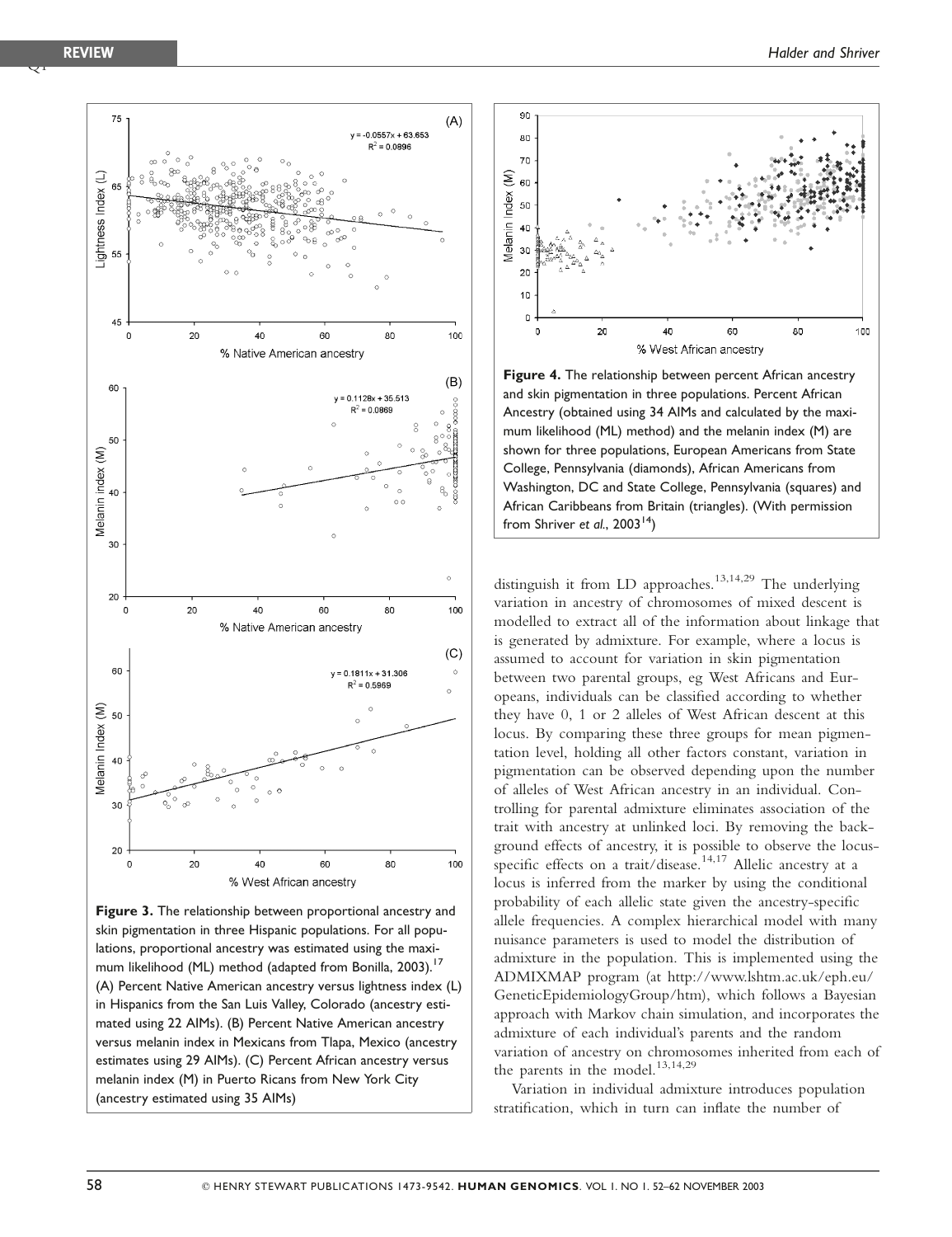| <b>Phenotype</b>                                                                                            | <b>Population</b><br>studied                                        | <b>Association</b><br>observed                                                | <b>Test statistic</b><br>reported                                                  | <b>Reference</b>                                                                                                               |
|-------------------------------------------------------------------------------------------------------------|---------------------------------------------------------------------|-------------------------------------------------------------------------------|------------------------------------------------------------------------------------|--------------------------------------------------------------------------------------------------------------------------------|
| Non-insulin-<br>dependent<br>diabetes mellitus<br>(NIDDM)                                                   | Mexican<br>Americans and<br>Pima Indians                            | Amerindian ancestry<br>with NIDDM                                             | Kendall's $\tau = 0.848 \pm 0.221$ ,<br>$[p \approx 8.1 \times 10^5]$              | $[48]$                                                                                                                         |
| <b>NIDDM</b>                                                                                                | Mexican<br>Americans                                                | Amerindian ancestry<br>with NIDDM                                             | $0.943^c$ (p $< 0.001$ )                                                           | $[63]$                                                                                                                         |
| I) Body mass<br>index (BMI)<br>2) Plasma<br>glucose<br>3) NIDDM                                             | Pima Indians                                                        | European admixture<br>with BMI, plasma<br>glucose, 2-hour<br>glucose          | 0.455 <sup>b</sup> (95% CI:<br>$0.301 - 0.688$                                     | $[47]$                                                                                                                         |
| <b>NIDDM</b>                                                                                                | Mexican<br>Americans                                                | Native American<br>ancestry with<br><b>NIDDM</b><br>prevalence                | N/A                                                                                | $[45]$                                                                                                                         |
| Skin pigmentation<br>(reflectrometry)                                                                       | I) African Americans<br>2) Afro-Caribbeans<br>3) European Americans | Melanin index<br>versus % African<br>ancestry                                 | 1) $0.21^a$ , (p < 0.0001)<br>2) $0.16^a$ (p $< 0.0001$ )<br>3) $0.001^a$ (p = NS) | [14]<br>* Mapped phenotype<br>to two loci: TYR and<br>OCA as candidates<br>which influence<br>normal pigmentation<br>variation |
| Systemic lupus<br>erythematosus<br>(SLE)                                                                    | Caribbeans<br>(without Indian or<br>Chinese ancestry)               | <b>SLE and African</b><br>Ancestry                                            | 28.4<br>(95% CI: 1.7-485<br>after SES adjustment <sup>b</sup> )                    | $[18]$                                                                                                                         |
| Insulin-related<br>phenotypes                                                                               | African American<br>Europeans<br>Americans                          | African admixture<br>(ADM):                                                   |                                                                                    | $[20]$                                                                                                                         |
| I) Insulin sensitivity (S <sub>I</sub> ),<br>2) Fasting insulin (FA),<br>3) Acute insulin<br>response (AIR) |                                                                     | I) with $S_I$<br>2) with FA<br>3) with AIR                                    | 1) $(p < 0.001)^a$<br>2) $(p < 0.01)^a$<br>3) $(p < 0.001)^a$                      |                                                                                                                                |
| Oxygen capacity                                                                                             | Quechua natives                                                     | Positive:<br>Spanish admixture<br>with large $VO2$<br>at high altitudes       | 0.8 <sup>a</sup>                                                                   | [80]                                                                                                                           |
| Bone mineral<br>density (BMD)                                                                               | <b>Puerto Ricans</b><br>from New York                               | Positive:<br>European admixture<br>with lower BMD                             | $0.065^a$ (p = 0.042)                                                              | $[17]$                                                                                                                         |
| Skin pigmentation<br>(Lightness index)                                                                      | Hispanics from<br>the San Luis<br>Valley, Colorado                  | Positive:<br>Proportional<br>European ancestry<br>with increased<br>Lightness | $0.0821^a$ (p $< 0.001$ )                                                          | $[17]$                                                                                                                         |

#### Table 2. Diseases showing ancestry–phenotype correlation

 $a = R^2$ ; b = risk ratio; c = rank-order correlation.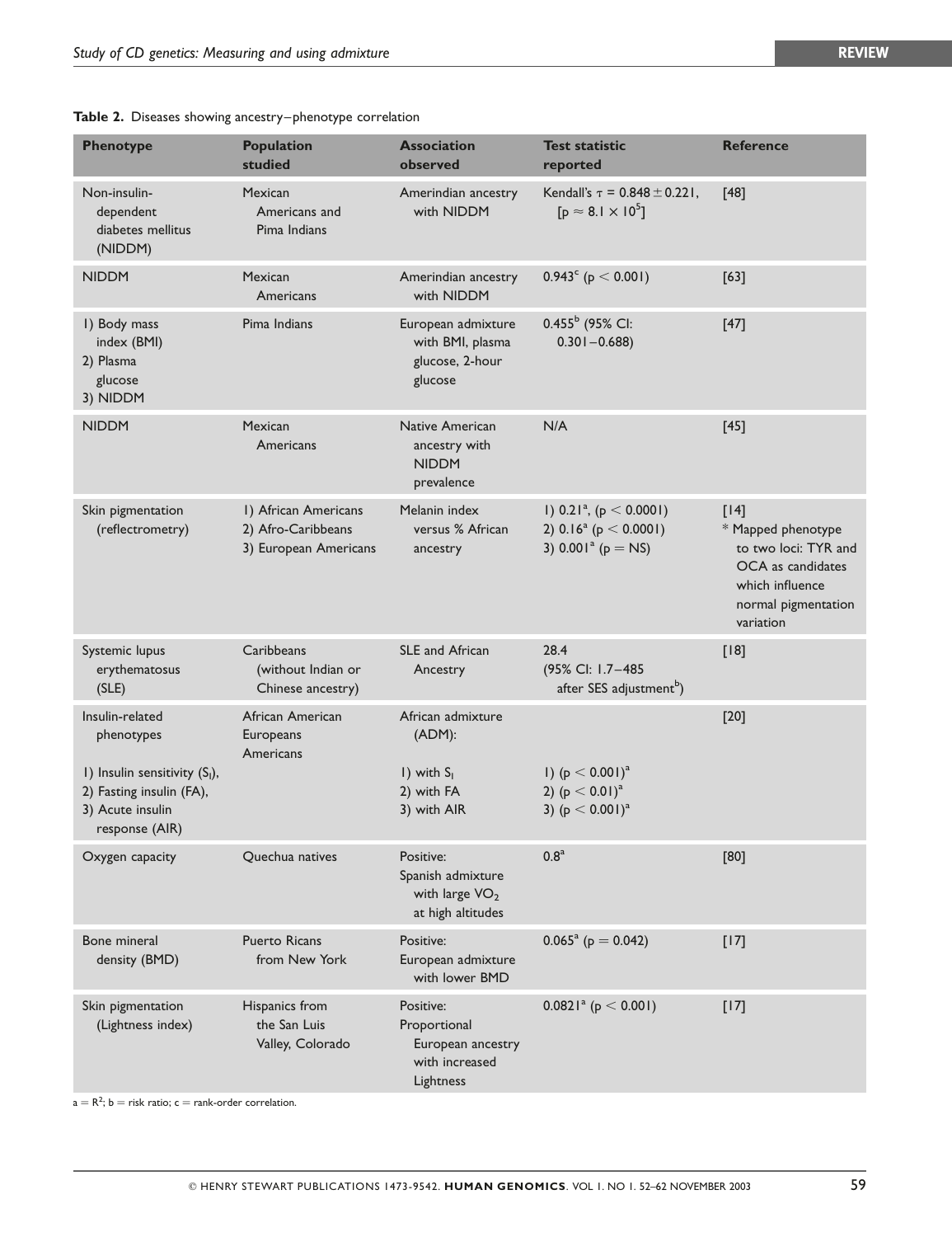significant associations that are observed<sup>53,55,56</sup> and is a potential confounder in association studies.<sup>29,57–59</sup> Various statistical approaches have been developed to detect and control for stratification within a population sample.<sup>14,15,17,42,60-62</sup> For example, the  $D_t/D_0$  test examines the relationship between the observed LD and the predicted ALD between unlinked marker pairs for detecting structure within the sample. Using individual ancestry as a conditioning variable in analysis of variance tests, it is possible to eliminate association of the trait with unlinked alleles.<sup>14,17</sup> The Bayesian approaches implemented by McKeigue et al. and Pritchard et al.<sup>13,61</sup> offer an advantage over classical maximum likelihood based methods<sup>44, $\bar{6}$ 3 by allowing for missing genotype and ancestry</sup> data and modelling admixture hierarchically. Methods have been developed to control for parental admixture<sup>29</sup> and to account for uncertain BGA estimation.<sup>59</sup>

# Recent studies and future directions

Several theoretical and practical studies indicate that AM approaches promise to be suitable for identifying genes causing complex diseases. Methodological advancements have been made to offset the potential problems arising from association between unlinked loci by conditioning on parental admixture,<sup>13,29</sup> and to detect and correct for population stratification.<sup>59,60</sup> Use of Bayesian  $AM^{13,29,59}$  can take into consideration various uncertainties, including missing data values for estimating admixture proportions, and can overcome problems arising out of mis-specification of parental allele frequencies and promises to be an effective tool for admixture studies. This method, which is different from the classical disequilibrium-based approach that is more commonly used, is perhaps more suitable for disease gene mapping in admixed populations and has already been successfully used for mapping.<sup>14</sup> Table 2 summarises recent studies showing associations between ancestry and phenotypes/diseases and instances where AM was used to identify genes. Currently, the primary impediment to exhaustive AM genome scans is the lack of verified AIM panels. Sufficient numbers of markers are available as candidate AIMs, but effort and resources are required to confirm these markers and to generate accurate parental allele frequencies. Efforts are currently underway in several laboratories to identify more AIMs for this purpose. It seems inevitable that more such studies will be carried out in the near future to utilise the immense potential of this approach.

## Acknowledgments

We thank Dr Paul McKeigue and Dr Esteban Parra for helpful discussions on the subject. We also acknowledge helpful comments from an unknown reviewer. This work was supported in part by grants from NIH/NIDDK (DK53958) and NIH/NHGRI (HG02154) to M.D.S.

## **References**

- 1. Hartl, D.L. and Clark, A.G. (1997), Principles of Population Genetics, Sinauer Associates, Sunderland, MA.
- 2. Jorde, L.B. (1995), 'Linkage disequilibrium as a gene-mapping tool', Am. J. Hum. Genet. Vol. 56, pp. 11–14.
- Huttley, G.A., Smith, M.W., Carrington, M. and O'Brien, S.J. (1999), 'A scan for linkage disequilibrium across the human genome', Genetics Vol. 152, pp. 1711–1722.
- 4. Ardlie, K.G., Kruglyak, L. and Seielstad, M. (2002), 'Patterns of linkage disequilibrium in the human genome', Nat. Rev. Genet., Vol. 3, pp. 299–309; Erratum in: Nat. Rev. Genet., Vol. 3, p. 566.
- 5. Kerem, E., Reisman, J., Corey, M. et al. (1989), 'Prediction of mortality in patients with cystic fibrosis', N. Engl. J. Med., Vol. 326, pp. 1187–1191.
- MacDonald, M.E., Vonsattel, J.P., Shrinidhi, J. et al. (1992), 'Evidence for the GluR6 gene associated with younger onset age of Huntington's disease', Neurology, Vol. 53, pp. 1330–1332.
- Puffenberger, E.G., Kaufmann, E.R., Bolk, S. et al. (1994), 'Identityby-descent and association mapping of a recessive gene for Hirschsprung disease on human chromosome 13q22', Hum. Mol. Genet., Vol. 3, pp. 1217–1225.
- 8. Sheffield, V.C., Carmi, R., Kwitek-Black, A. et al. (1994), 'Identification of a Bardet–Beidle syndrome locus on chromosome 3 and evaluation of an efficient approach to homozygosity mapping', Hum. Mol. Genet., Vol. 3, pp. 1331–1335.
- 9. Risch, N. and Merikangas, K. (1996), 'The future of genetic studies of complex human diseases', Science, Vol. 273, pp. 1516–1517.
- 10. Pritchard, J.K. and Przeworski, M. (2001), 'Linkage disequilibrium in humans: Models and data', Am. J. Hum. Genet. Vol. 69, pp. 1–14.
- Weiss, K.M. and Clark, A.G. (2002), 'Linkage disequilibrium and the mapping of complex human traits', Trends Genet. Vol. 18, pp. 19–24.
- 12. Chakraborty, R. and Weiss, K.M. (1988), 'Admixture as a tool for finding linked genes and detecting that difference from allelic association between loci', Genetics Vol. 85, pp. 9119–9123.
- 13. McKeigue, P.M., Carpenter, J., Parra, E.J. and Shriver, M.D. (2000), 'Estimation of admixture and detection of linkage in admixed populations by a Bayesian approach: Application to African-American populations', Ann. Hum. Genet. Vol. 64, pp. 171–186.
- 14. Shriver, M.D., Parra, E.J., Dios, S. et al. (2003), 'Skin pigmentation, biogeographical ancestry and admixture mapping', Hum. Genet. Vol. 112, pp. 387–399.
- 15. Pfaff, C.L., Parra, E.J., Bonilla, C. et al. (2001), 'Population structure in admixed populations: Effects of admixture dynamics on the pattern of linkage disequilibrium', Am. J. Hum. Genet. Vol. 68, pp. 198–207.
- 16. Long, J.C. (1991), 'The genetic structure of admixed populations', Genetics Vol. 127, pp. 417–428.
- 17. Bonilla, C., 'Admixture in three Hispanic populations: Ancestry proportions, population structure, and gene mapping', PhD Thesis, Department of Anthropology, The Pennsylvania State University, University Park, PA, USA.
- 18. Molokhia, M., Hoggart, C.J., Patrick, A.L. et al. (2003), 'Relation of risk of systemic lupus erythematosus to West African admixture in a Caribbean population', Hum. Genet. Vol. 112, pp. 310–318.
- 19. Fernández, J.R., Shriver, M.D., Beasley, T.M. et al. (2003), 'Association of African genetic admixture with resting metabolic rate and obesity among African American women', Obesity Res., Vol. 11, No. 7, pp. 904–911.
- 20. Gower, B.A., Fernandez, J.R., Beasley, T.M. et al. (2003), 'Using genetic admixture to explain racial differences in insulin-related phenotypes', Diabetes Vol. 52, pp. 1047–1051.
- 21. Reed, T.E. (1973), 'Number of gene loci required for accurate estimation of ancestral population proportions in individual human hybrids', Science Vol. 244, pp. 575–576.
- 22. Neel, J.V. (1974), 'Developments in monitoring human populations for mutation rates', Mutat. Res. Vol. 26, pp. 319–328.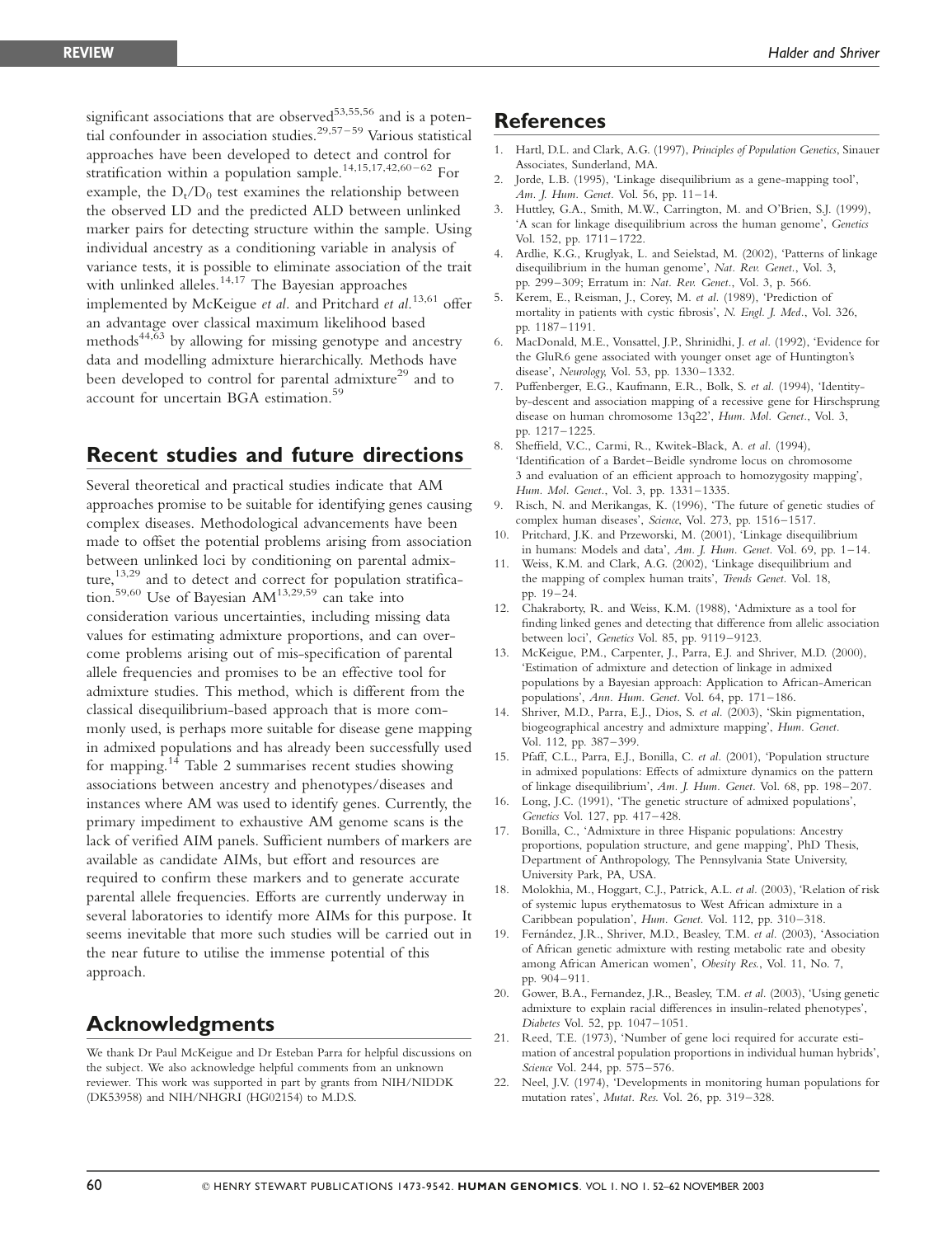- 23. Chakraborty, R., Kamboh, M.I. and Ferrell, R.E. (1991), 'Unique alleles in admixed populations: A strategy for determining hereditary population differences of disease frequencies', Ethn. Dis. Vol. 1, pp. 245–256.
- 24. Dean, M., Stephens, J.C., Winkler, C. et al. (1994), 'Polymorphic admixture typing in human ethnic populations', Am. J. Hum. Genet. Vol. 55, pp. 788–808.
- 25. Collins-Schramm, H.E., Phillips, C.M., Operario, D.J. et al. (2002), 'Ethnic-difference markers for use in mapping by admixture linage disequilibrium', Am. J. Hum. Genet. Vol. 70, pp. 737-750.
- 26. Shriver, M.D., Smith, M.W., Jin, L. et al. (1997), 'Ethnic-affiliation estimation by use of population-specific DNA markers', Am. J. Hum. Genet. Vol. 60, pp. 957–964.
- 27. Chakraborty, R., Kamboh, M.I., Nwankwo, M. and Ferrell, R.E. (1992), 'Caucasian genes in American blacks: New data', Am. J. Hum. Genet. Vol. 50, pp. 145–155.
- 28. Stephens, J.C., Briscoe, D. and O'Brien, S.J. (1994), 'Mapping by admixture linkage disequilibrium in human populations: Limits and guidelines', Am. J. Hum. Genet. Vol. 55, pp. 809–824.
- 29. McKeigue, P.M. (1998), 'Mapping genes that underlie ethnic differences in disease risk: Methods for detecting linkage in admixed populations, by conditioning on parental admixture', Am. J. Hum. Genet. Vol. 63, pp. 241–251.
- 30. Nei, M. (1987), Molecular Population Genetics, Columbia University Press, New York, NY.
- 31. Cavalli-Sforza, L., Menozzi, P. and Piazza, A. (1994), The History and Geography of Human Genes, Princeton University Press, Princeton, NJ.
- 32. Deka, R., Shriver, M.D., Yu, L.M. et al. (1995), 'Intra- and interpopulation diversity at short tandem repeat loci in diverse populations of the world', Electrophoresis Vol. 16, pp. 1659-1664.
- 33. Smith, M.W., Lautenberger, J.A., Shin, H.D. et al. (2001), 'Markers for mapping by admixture linkage disequilibrium in African-American and Hispanic Populations', Am. J. Hum. Genet. Vol. 69, pp. 1080–1094.
- 34. Collins-Schramm, H.E., Kittles, R.A., Operario, D.J. et al. (2002), 'Markers that discriminate between European and African ancestry show limited variation within Africa', Hum. Genet. Vol. 111, pp. 566–569.
- 35. Parra, E.J., Marcini, A., Akey, J. et al. (1998), 'Estimating African American admixture proportions by use of population specific alleles', Am. J. Hum. Genet. Vol. 63, pp. 1839–1851.
- 36. Akey, J., Zhang, G., Jin, L. and Shriver, M.D. (2002), 'Interrogating a high-density SNP map for signatures of natural selection', Genome Res. Vol. 12, pp. 1805–1814.
- 37. Chakraborty, R. (1986), 'Gene admixture in human populations: Models and predictions', Yearb. Phys. Anthropol. Vol. 29, pp. 1–43.
- 38. Elston, R.C. (1971), 'The estimation of admixture in racial hybrids', Ann. Hum. Genet. Vol. 35, pp. 9–17.
- 39. Long, J.C. and Smouse, P.E. (1983), 'Intertribal gene flow between the Ye'cuana and Yanomama: Genetic analysis of an admixed village', Am. J. Phys. Anthropol. Vol. 61, pp. 411–422.
- 40. Chikhi, L., Bruford, M.W. and Beaumont, M.A. (2001), 'Estimation of admixture proportions: A likelihood-based approach using Markov chain Monte Carlo', Genetics Vol. 158, pp. 1347–1362.
- 41. Sans, M. (2000), 'Admixture studies in Latin America: From the 20th to the 21st century', Hum. Biol. Vol. 72, pp. 155–177.
- 42. Parra, E.J., Kittles, R.A., Argyropoulos, G. et al. (2001), 'Ancestral proportions and admixture dynamics in geographically defined African-Americans living in South Carolina', Am. J. Phys. Anthropol. Vol. 114, pp. 18–29.
- 43. Destro-Bisol, G., Maviglia, R., Caglia, A. et al. (1999), 'Estimating European admixture in African Americans by using microsatellites and a microsatellite haplotype (CD4/Alu)', Hum. Genet. Vol. 104, pp. 149–157.
- 44. Hanis, C.L., Chakraborty, R., Ferrell, R.E. and Schull, W.J. (1986), 'Individual admixture estimates: Disease associations and individual risk of diabetes and gallbladder disease among Mexican-Americans in Starr County, Texas', Am. J. Phys. Anthropol. Vol. 70, pp. 433–441.
- 45. Gardner, Jr., L.I., Stern, M.P., Haffner, S.M. et al. (1984), 'Prevalence of diabetes in Mexican Americans. Relationship to percent of gene pool derived from Native American sources', Diabetes Vol. 33, pp. 86–92.
- 46. Long, J.C., Williams, R.C., McAuley, J.E. et al. (1991), 'Genetic variation in Arizona Mexican Americans: Estimation and interpretation of admixture proportions', Am. J. Phys. Anthropol. Vol. 84, pp. 141-157.
- 47. Williams, R.C., Long, J.C., Hanson, R.L. et al. (2000), 'Individual estimates of European genetic admixture associated with lower bodymass index, plasma glucose, and prevalence of type 2 diabetes in Pima Indians', Am. J. Hum. Genet. Vol. 66, pp. 527–538.
- 48. Chakraborty, R. and Weiss, K.M. (1986), 'Frequencies of complex diseases in hybrid populations', Am. J. Phys. Anthropol. Vol. 70, pp. 489–503.
- 49. Pfaff, C.L. (2001), 'Estimating admixture dynamics: Implications for mapping genes', PhD Thesis, Department of Anthropology, The Pennsylvania State University, University Park, PA, USA.
- 50. Briscoe, D., Stephens, J.C. and O'Brien, S.J. (1994), 'Linkage disequilibrium in admixed populations: Applications in gene mapping', J. Hered. Vol. 85, pp. 59–63.
- 51. Lautenberger, J.A., Stephens, J.C., O'Brien, S.J. and Smith, M.W. (2000), 'Significant admixture linkage disequilibrium across 30 cM around the FY locus in African Americans', Am. J. Hum. Genet. Vol. 66, pp. 969–978.
- 52. McKeigue, P.M. (1997), 'Mapping genes underlying ethnic differences in disease risk by linkage disequilibrium in recently admixed populations', Am J. Hum. Genet. Vol. 60, pp. 188–196.
- 53. Ewens, W.J. and Spielman, R.S. (1995), 'The transmission/disequilibrium test: History, subdivision, and admixture', Am. J. Hum. Genet. Vol. 57, pp. 455–464.
- 54. Zheng, C. and Elston, R.C. (1999), 'Multipoint linkage disequilibrium mapping with particular reference to the African-American population', Genet. Epidemiol. Vol. 17, pp. 79–101.
- 55. Molokhia, M. and McKeigue, P.M. (2000), 'Risk for rheumatic disease in relation to ethnicity and admixture', Arthritis Res. Vol. 2, pp. 115–125.
- 56. Rybicki, B.A., Iyengar, S.K., Harris, T. et al. (2002), 'The distribution of long range admixture linkage disequilibrium in an African-American population', Hum. Hered. Vol. 53, pp. 187-196.
- Lander, E.S. and Schork, N.J. (1994), 'Genetic dissection of complex traits', Science Vol. 265, pp. 2037–2048.
- 58. Thomas, D.C. and Witte, J.S. (2002), 'Point: population stratification: A problem for case-control studies of candidate-gene associations?', Cancer Epidemiol. Biomarkers Prev. Vol. 11, pp. 505–512.
- 59. Hoggart, C.J., Parra, E.J., Shriver, M.D. et al. (2003), 'Control of confounding of genetic associations in stratified populations', Am. J. Hum. Genet. Vol. 72, pp. 1492–1504.
- Devlin, B. and Roeder, K. (1999), 'Genomic control for association studies', Biometrics Vol. 55, pp. 997–1004.
- 61. Pritchard, J.K., Stephens, M., Rosenberg, N.A. and Donnelly, P. (2000), 'Association mapping in structured populations', Am. J. Hum. Genet. Vol. 67, pp. 170–181.
- 62. Reich, R.E. and Goldstein, D.B. (2001), 'Detecting association in a case-control study while correcting for population stratification', Genet. Epidemiol. Vol. 20, pp. 4–16.
- 63. Chakraborty, R., Ferrell, R.E., Stern, M.P. et al. (1986), 'Relationship of prevalence of non-insulin-dependent diabetes mellitus to Amerindian admixture in the Mexican Americans of San Antonio, Texas', Genet. Epidemiol. Vol. 3, pp. 435–454.
- McKeigue, P.M., Shah, B. and Marmot, M.G. (1991), 'Relation of central obesity and insulin resistance with high diabetes prevalence and cardiovascular risk in South Asians', Lancet Vol. 337, pp. 382–386.
- 65. Hodge, A.M. and Zimmet, P.Z. (1994), 'The epidemiology of obesity', Baillieres Clin. Endocrinol. Metab. Vol. 8, pp. 577–599.
- 66. Songer, T.J. and Zimmet, P.Z. (1995), 'Epidemiology of type II diabetes: An international perspective', *Pharmacoeconomics* Vol. 8 (Suppl. 1), pp. 1–11.
- 67. Martinez, N.C. (1993), 'Diabetes and minority populations. Focus on Mexican Americans', Nurs. Clin. North Am. Vol. 28, pp. 87–95.